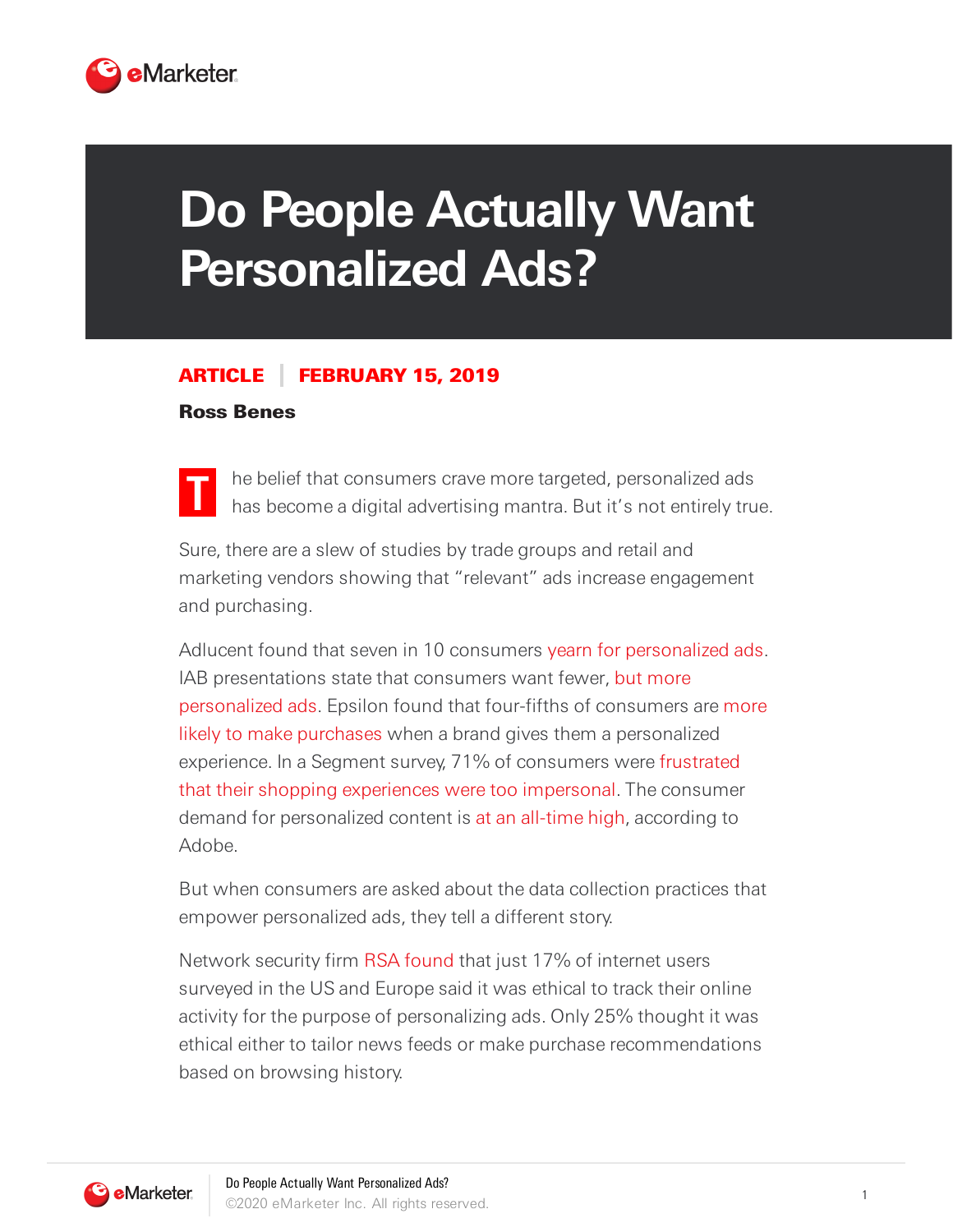

Privacy and security concerns are likely a major reason, but respondents also indicated that tracking and targeting weren't giving them a relevant experience: Just 29% of RSA's respondents agreed that handing over their data resulted in better products or services, down from 31% the previous year. These findings are similar to those in a recent report from Pew [Research](http://www.pewinternet.org/2019/01/16/facebook-algorithms-and-personal-data/) Center. More than half of the US Facebook users surveyed by Pew said they were "not very" or "not at all comfortable" with the social giant tracking their activity to compile their "ad preferences," and most other respondents were ambivalent.

The Pew and RSA surveys align with years of research in which consumers have consistently stated that they don't want to trade their personal data for more relevant ads.

A 2017 Mumsnet poll of its UK readers showed that two-thirds of respondents were unhappy to see targeted [advertising](https://www.emarketer.com/Article/Personalized-Advertising-Gets-Low-Marks-UK-Parents/1015759) based on either their online behavior or on data they had given an advertiser. Pew [Research](https://www.poynter.org/business-work/2016/people-dont-want-to-trade-privacy-for-targeted-ads/) Center found in 2016 that most people didn't want to trade data privacy for more targeted ads. In a 2012 poll of US adults by the Annenberg School for Communication at the University of Pennsylvania, 61% didn't want to be shown ads [tailored](https://www.nytimes.com/2019/01/29/opinion/zuckerberg-facebook-ads.html) to their